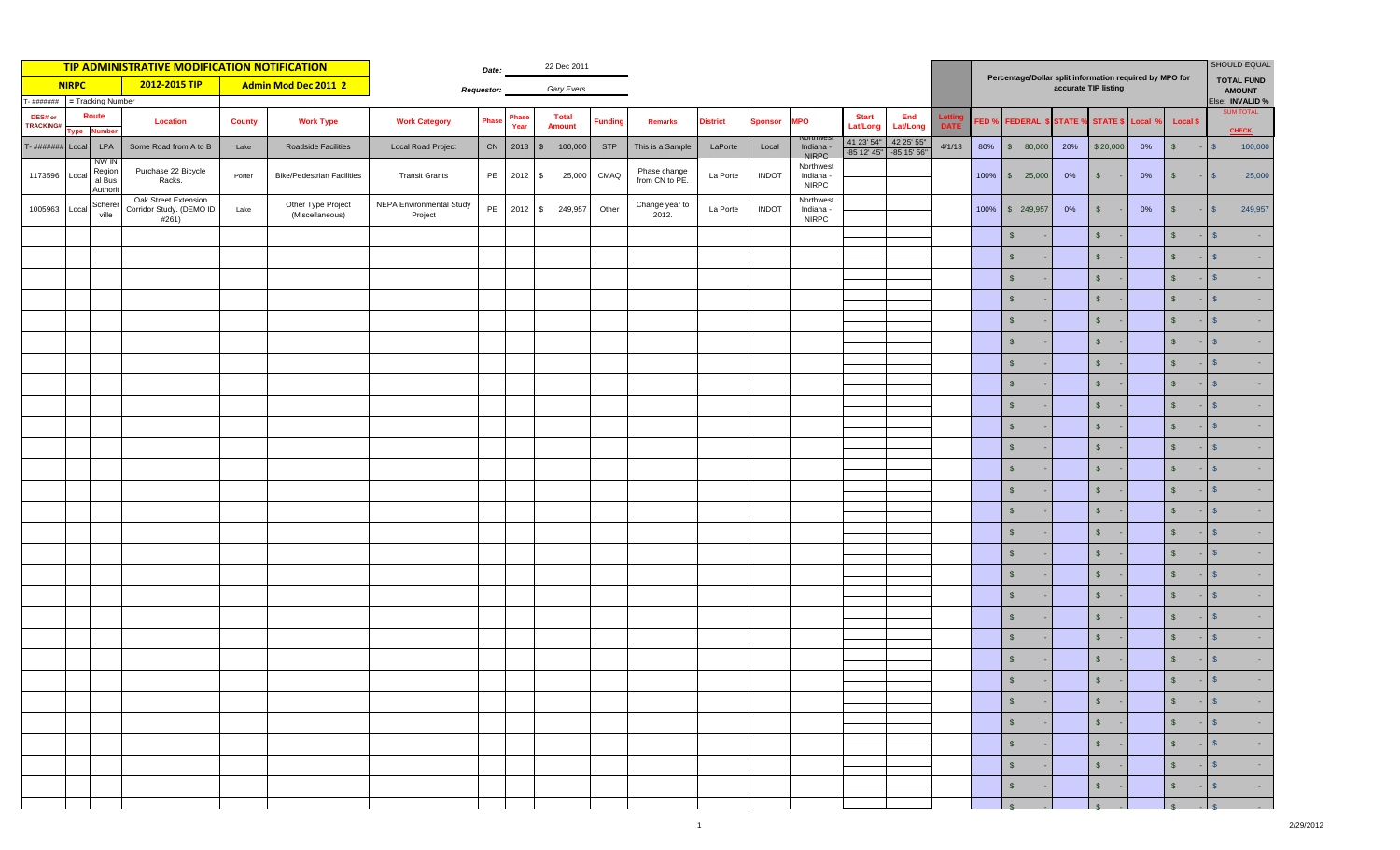| TIP ADMINISTRATIVE MODIFICATION NOTIFICATION |              |                                         |               |               |                      |                      |                   |               |                               |                |                |                 |         | Percentage/Dollar split information required by MPO for |                                   |     |      |     |                                                    | SHOULD EQUAL |                      |     |                    |                                       |
|----------------------------------------------|--------------|-----------------------------------------|---------------|---------------|----------------------|----------------------|-------------------|---------------|-------------------------------|----------------|----------------|-----------------|---------|---------------------------------------------------------|-----------------------------------|-----|------|-----|----------------------------------------------------|--------------|----------------------|-----|--------------------|---------------------------------------|
|                                              | <b>NIRPC</b> |                                         | 2012-2015 TIP |               | Admin Mod Dec 2011 2 |                      | <b>Requestor:</b> |               | Gary Evers                    |                |                |                 |         |                                                         |                                   |     |      |     |                                                    |              | accurate TIP listing |     |                    | <b>TOTAL FUND</b><br><b>AMOUNT</b>    |
|                                              |              | $T - \frac{\mu}{\mu}$ = Tracking Number |               |               |                      |                      |                   |               |                               |                |                |                 |         |                                                         |                                   |     |      |     |                                                    |              |                      |     |                    | Else: INVALID %                       |
| DES# or<br><b>TRACKING#</b>                  |              | <b>Route</b>                            | Location      | <b>County</b> | <b>Work Type</b>     | <b>Work Category</b> | Phase             | Phase<br>Year | <b>Total</b><br><b>Amount</b> | <b>Funding</b> | <b>Remarks</b> | <b>District</b> | Sponsor | <b>MPO</b>                                              | <b>Start</b><br>Lat/Long Lat/Long | End | DATE |     | FED % FEDERAL \$ STATE % STATE \$ Local % Local \$ |              |                      |     |                    | <b>SUM TOTAL</b>                      |
|                                              |              | <b>Type Number</b>                      |               |               |                      |                      |                   |               |                               |                |                |                 |         |                                                         |                                   |     |      |     | $\mathbf{\mathbf{v}}$                              |              |                      |     | $\mathbf{\ddot{}}$ | <b>CHECK</b><br>$\tilde{\phantom{a}}$ |
|                                              |              |                                         |               |               |                      |                      |                   |               |                               |                |                |                 |         |                                                         |                                   |     |      |     |                                                    |              |                      |     |                    |                                       |
|                                              |              |                                         |               |               |                      |                      |                   |               |                               |                |                |                 |         |                                                         |                                   |     |      |     |                                                    |              |                      |     |                    |                                       |
|                                              |              |                                         |               |               |                      |                      |                   |               |                               |                |                |                 |         |                                                         |                                   |     |      |     |                                                    |              |                      |     |                    |                                       |
|                                              |              |                                         |               |               |                      |                      |                   |               |                               |                |                |                 |         |                                                         |                                   |     |      |     |                                                    |              |                      |     |                    |                                       |
|                                              |              |                                         |               |               |                      |                      |                   |               |                               |                |                |                 |         |                                                         |                                   |     |      |     |                                                    |              |                      |     |                    |                                       |
|                                              |              |                                         |               |               |                      |                      |                   |               |                               |                |                |                 |         |                                                         |                                   |     |      |     |                                                    |              |                      |     |                    |                                       |
|                                              |              |                                         |               |               |                      |                      |                   |               |                               |                |                |                 |         |                                                         |                                   |     |      |     |                                                    |              |                      |     |                    |                                       |
| end                                          | end          | end                                     | end           | end           | end                  | end                  | end               | end           | end                           | end            | end            | end             | end     | end                                                     | end                               | end | end  | end | end                                                | end          | end                  | end | end                | end<br>end                            |